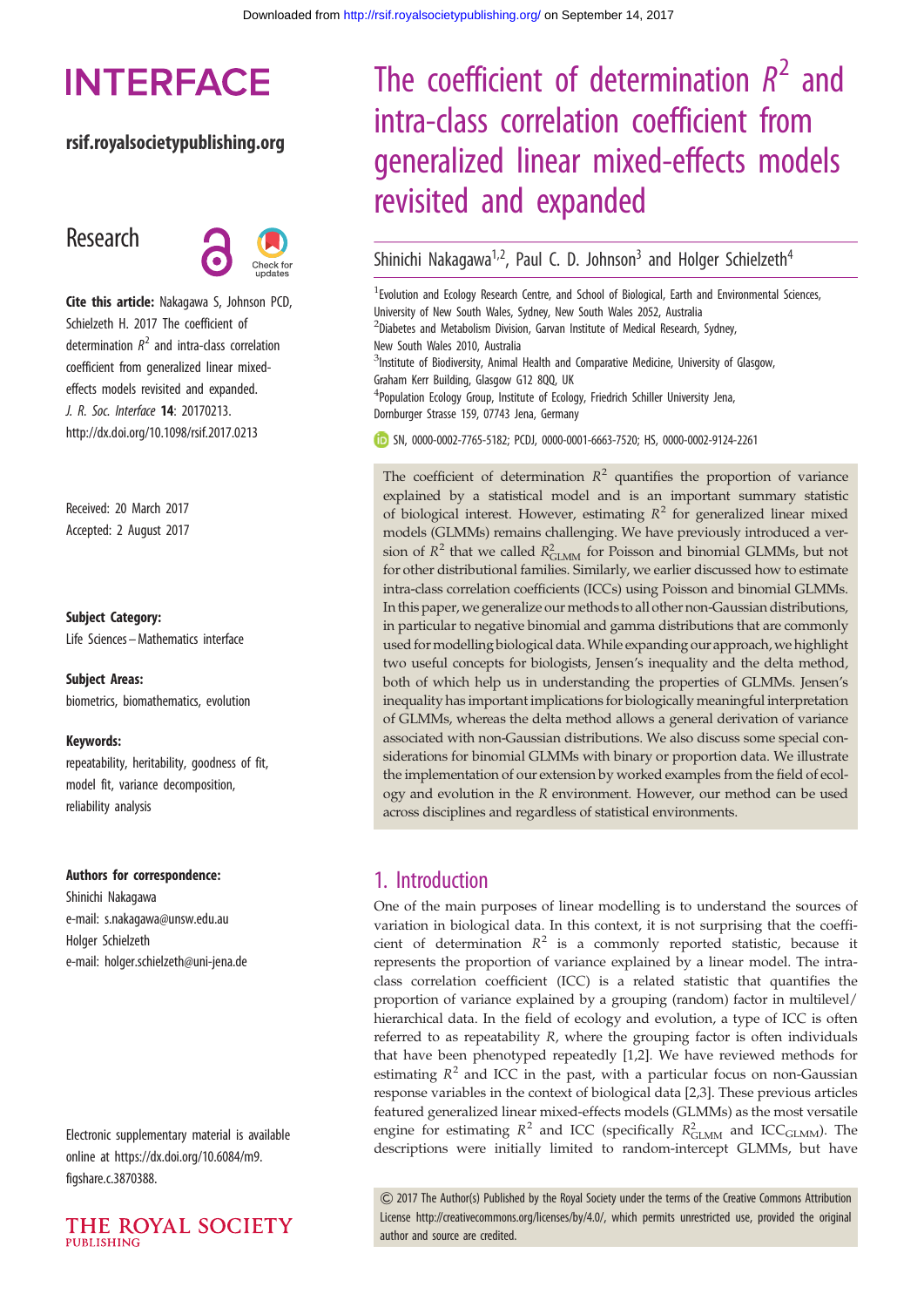later been extended to random-slope GLMMs [[4](#page-9-0)], widening the applicability of these statistics (see also [\[5,6](#page-9-0)]).

However, at least one important issue seems to remain. Currently, these two statistics are only described for binomial and Poisson GLMMs. Although these two types of GLMM are arguably the most popular [[7](#page-9-0)], there are other families of distributions that are commonly used in biology, such as negative binomial and gamma distributions [\[8,9](#page-9-0)]. In this paper, we revisit and extend  $R^2_{\rm GLMM}$  and  $\rm{ICC_{GLMM}}$  to more distributional families with a particular focus on negative binomial and gamma distributions. In this context, we discuss Jensen's inequality and two variants of the delta method, which are hardly known among biologists. These concepts are useful not only for generalizing our previous methods, but also for interpreting the results of GLMMs. Furthermore, we refer to some special considerations when obtaining  $R_{\text{GLMM}}^2$  and ICC<sub>GLMM</sub> from binomial GLMMs for binary and proportion data, which we did not discuss in the past [[2,3\]](#page-9-0). We provide worked examples inspired from the field of ecology and evolution, focusing on implementation in the R environment [\[10\]](#page-9-0) and finish by referring to two alternative approaches for obtaining  $R^2$  and ICC from GLMMs along with a cautionary note.

# 2. Definitions of  $R_{\text{GLMM}}^2$ , ICC<sub>GLMM</sub> and overdispersion

To start with, we present  $R^2_{\text{GLMM}}$  and ICC<sub>GLMM</sub> for a simple case of Gaussian error distributions based on a linear mixed-effects model (LMM, hence also referred to as  $R_{\text{LMM}}^2$ and ICC<sub>LMM</sub>). Imagine a two-level dataset where the first level corresponds to observations and the second level to some grouping/clustering factor (e.g. individuals with repeated measurements) with  $k$  fixed-effect covariates. The model can be written as (referred to as Model 1):

$$
y_{ij} = \beta_0 + \sum_{h=1}^p \beta_h x_{h_{ij}} + \alpha_i + \varepsilon_{ij}, \qquad (2.1)
$$

$$
\alpha_i \sim \text{Gaussian}(0, \sigma_\alpha^2) \tag{2.2}
$$
\n
$$
\varepsilon_{ii} \sim \text{Gaussian}(0, \sigma_\alpha^2), \tag{2.3}
$$

and 
$$
\varepsilon_{ij} \sim \text{Gaussian}(0, \sigma_{\varepsilon}^2)
$$
, (2.3)  
where  $y_{ij}$  is the *j*th observation of the *i*th individual,  $x_{h_{ij}}$  is the *j*th  
value of the *i*th individual for the *h*th of *k* fixed-effect predic-  
tors,  $\beta_0$  is the (grand) intercept,  $\beta_h$  is the regression coefficient  
for the *h*th predictor,  $\alpha_i$  is an individual-specific effect, assumed  
to be normally distributed in the population with the mean and  
variance of 0 and  $\sigma_{\alpha}^2$ ,  $\varepsilon_{ij}$  is an observation-specific residual,  
assumed to be normally distributed in the population with  
mean and variance of 0 and  $\sigma_{\varepsilon}^2$ , respectively. For this model,  
we can define two types of  $R^2$  as

$$
R_{\text{LMM(m)}}^2 = \frac{\sigma_{\text{f}}^2}{\sigma_{\text{f}}^2 + \sigma_{\alpha}^2 + \sigma_{\varepsilon}^2},\tag{2.4}
$$

$$
R_{\text{LMM(c)}}^{2} = \frac{\sigma_{\text{f}}^{2} + \sigma_{\alpha}^{2}}{\sigma_{\text{f}}^{2} + \sigma_{\alpha}^{2} + \sigma_{\text{e}}^{2}} \qquad (2.5)
$$

$$
\sigma_{\text{f}}^{2} = \text{var}\left(\sum_{h}^{k} \beta_{h} x_{h_{ij}}\right), \qquad (2.6)
$$

and  $\sigma_f^2 = \text{var}\left(\sum^k\right)$ 

where 
$$
R_{\text{LMM}(m)}^2
$$
 represents the marginal  $R^2$ , which is the proportion of the total variance explained by the fixed effects,  $R_{\text{LMM}(c)}^2$  represents the conditional  $R^2$ , which is the proportion of the variance explained by both fixed and random effects, and  $\sigma_f^2$  is the variance explained by fixed effects [11].

As marginal and conditional  $R^2$  differ only in whether the random effect variance is included in the numerator, we avoid redundancy and present equations only for marginal  $R^2$  in the following.

Similarly, there are two types of ICC:

$$
ICC_{LMM(adj)} = \frac{\sigma_{\alpha}^2}{\sigma_{\alpha}^2 + \sigma_{\varepsilon}^2}
$$
 (2.7)

and

$$
ICC_{LMM} = \frac{\sigma_{\alpha}^2}{\sigma_{\alpha}^2 + \sigma_{\rm f}^2 + \sigma_{\epsilon}^2}.
$$
 (2.8)

If no fixed effects are fitted (other than the intercept),  $\sigma_f^2 = 0$  so that ICC<sub>LMM(adj)</sub> equals ICC<sub>LMM</sub>. In such a case, the ICC should not be called 'adjusted' (sensu [[2](#page-9-0)]). For an ICC value to be adjusted for a source of variance, that variance must be more than 0 and omitted from the ICC calculation. As the two versions of ICC differ only in whether the fixed-effect variance, calculated as in equation (2.6), is included in the denominator, we avoid redundancy and present equations only for adjusted ICC in the following.

One of the main difficulties in extending  $R^2$  from LMMs to GLMMs is defining the residual variance  $\sigma_{\varepsilon}^2$ . For binomial and Poisson GLMMs with an additive dispersion term, we have previously stated that  $\sigma_{\varepsilon}^2$  is equivalent to  $\sigma_{\varepsilon}^2 + \sigma_{\varepsilon}^2$ , where  $\sigma_{\varepsilon}^2$  is the variance for the additive overdispersion term, and  $\sigma_d^2$ is the distribution-specific variance [[2](#page-9-0),[3](#page-9-0)]. Here, overdispersion represents the excess variation relative to what is expected from a certain distribution and can be estimated by fitting an observation-level random effect (OLRE; [[12,13\]](#page-9-0)). Alternatively, overdispersion in GLMMs can be implemented using a multiplicative overdispersion term [\[14](#page-9-0)]. In such an implementation, we stated that  $\sigma_{\varepsilon}^2$  is equivalent to  $\omega \cdot \sigma_{d}^2$ , where  $\omega$  is a multiplicative dispersion parameter estimated from the model [\[2\]](#page-9-0). However, obtaining  $\sigma_d^2$  for specific distributions is not always possible, because in many families of GLMMs,  $\sigma_{\varepsilon}^2$  (observation-level variance) cannot be clearly separated into  $\sigma_e^2$ (overdispersion variance) and  $\sigma_d^2$  (distribution-specific variance). It turns out that binomial and Poisson distributions are special cases where  $\sigma_d^2$  can be usefully calculated, because either all overdispersion is modelled by an OLRE (additive overdispersion) or by a single multiplicative overdispersion parameter (multiplicative overdispersion). This is not the case for other families. However, as we will show below, we can always obtain the GLMM version of  $\sigma_{\varepsilon}^2$  (on the latent scale) directly. We refer to this generalized version of  $\sigma_{\varepsilon}^2$  as 'the observation-level variance' here rather than the residual variance (but we keep the notation  $\sigma_{\varepsilon}^2$ ). Note that the observation-level variance,  $\sigma_{\varepsilon}^2$ , should not be confused with the variance associated with OLRE, which estimates  $\sigma_e^2$  and can be considered to be a part of  $\sigma_{\varepsilon}^2$ .

# 3. Extension of  $R_{\text{GLMM}}^2$  and ICC<sub>GLMM</sub>

We now define  $R_{\text{GLMM}}^2$  and ICC<sub>GLMM</sub> for a quasi-Poisson (may also be referred to as overdispersed Poisson) GLMM, because the quasi-Poisson distribution is an extension of Poisson distribution [\[15,16](#page-9-0)] and is similar to the negative binomial distribution, at least in their common applications [[9,17](#page-9-0)]. Imagine count data repeatedly measured from a number of individuals with associated data on k covariates.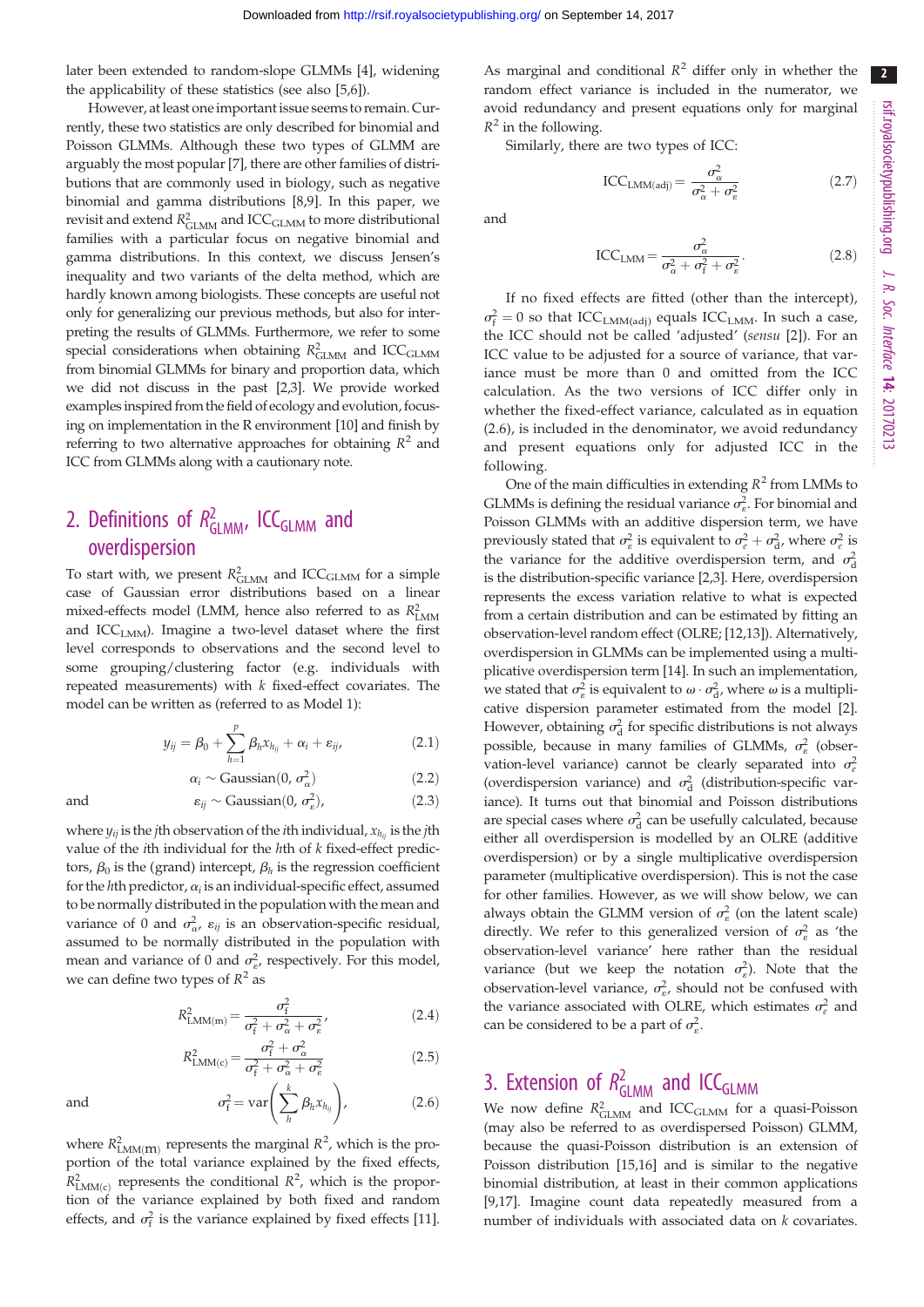<span id="page-2-0"></span>**Table 1.** The observation-level variance  $\sigma_{\varepsilon}^2$  for the three distributional families: quasi-Poisson, negative binomial and gamma with the three different methods for deriving  $\sigma_{\varepsilon}^2$ : the delta method, lognormal approximation and the trigamma function,  $\psi_1$ . var $[\ln(x)] = \psi_1(\nu) = \sum_{n=1}^{\infty} 1/(\nu+n)$  when x follows gamma distribution. In the R environment, the function, trigamma can be used to obtain  $\psi_1(\nu)$ ; also note that  $\nu$  is known as a shape parameter while  $\kappa$  is as a rate parameter in gamma distribution.

| family                                  | distributional<br>parameters            | mean $(E[y])$<br>variance (var[y])        | link<br>function        | delta method                                | <b>lognormal</b><br>approximation                                                                                                | trigamma function                |
|-----------------------------------------|-----------------------------------------|-------------------------------------------|-------------------------|---------------------------------------------|----------------------------------------------------------------------------------------------------------------------------------|----------------------------------|
| quasi-Poisson (QP)                      | $QP(\lambda, \omega)$                   | $E[y] = \lambda$                          | log                     | $\omega$                                    | $\ln\left(1+\frac{\omega}{\lambda}\right)$                                                                                       | $\psi_1(\frac{\Lambda}{\sigma})$ |
| Poisson<br>(when $\omega = 1$ )         | $\lambda > 0$<br>$\omega > 0$           | var $[y] = \lambda \omega$                | square-root             | $0.25\omega$                                |                                                                                                                                  |                                  |
| negative binomial (NB)                  | $NB(\lambda, \theta)$                   | $E[y] = \lambda$                          | log                     | $\frac{1}{\lambda} + \frac{1}{\theta}$      | $\ln\left(1+\frac{1}{\lambda}+\frac{1}{\theta}\right)$ $\psi_1\left(\left[\frac{1}{\lambda}+\frac{1}{\theta}\right]^{-1}\right)$ |                                  |
|                                         | $\lambda > 0$<br>$\theta > 0$           | var $[y] = \lambda + \frac{\lambda^2}{4}$ | square-root             | $0.25\left(1+\frac{\lambda}{\theta}\right)$ |                                                                                                                                  |                                  |
| gamma                                   | gamma $(\lambda, \nu)$ $E[y] = \lambda$ |                                           | log                     |                                             | $\ln\left(1+\frac{1}{\nu}\right)$                                                                                                | $\psi_1(\nu)$                    |
|                                         | $\lambda > 0$<br>$\nu > 0$              | $var[y] = \frac{\lambda^2}{\lambda^2}$    | inverse<br>(reciprocal) | $\overline{\nu\lambda^2}$                   |                                                                                                                                  |                                  |
| gamma (alternative<br>parameterization) | gamma $(\nu, \kappa)$                   | $E[y] = \frac{y}{\kappa}$                 | log                     | $\upsilon$                                  | $\ln\left(1+\frac{1}{\nu}\right)$                                                                                                | $\psi_1(\nu)$                    |
|                                         | $\nu > 0$<br>$\kappa > 0$               | $var[y] = \frac{v}{\kappa^2}$             | inverse<br>(reciprocal) | $\kappa^2$<br>$\overline{13}$               |                                                                                                                                  |                                  |

We fit a quasi-Poisson (QP) GLMM with the log-link function (Model 2):

$$
y_{ij} \sim \mathrm{QP}(\lambda_{ij}, \omega), \tag{3.1}
$$

$$
\ln(\lambda_{ij}) = \beta_0 + \sum_{h=1}^k \beta_h x_{h_{ij}} + \alpha_i \tag{3.2}
$$

$$
\quad \text{and} \quad
$$

and 
$$
\alpha_i \sim \text{Gaussian}(0, \sigma_\alpha^2)
$$
, (3.3)

where  $y_{ij}$  is the jth observation of the *i*th individual and  $y_{ij}$  follows a quasi-Poisson distribution with two parameters,  $\lambda_{ii}$  and  $\omega$ [\[15,16\]](#page-9-0),  $\ln(\lambda_{ii})$  is the latent value for the *j*th observation of the  $i$ th individual,  $\omega$  is the overdispersion parameter (when the multiplicative dispersion parameter  $\omega$  is 1, the model becomes a standard Poisson GLMM),  $\alpha_i$  is an individual-specific effect, assumed to be normally distributed in the population with the mean and variance of 0 and  $\sigma_{\alpha}^2$ , respectively (as in Model 1), and the other symbols are the same as above. Quasi-Poisson distributions have a mean of  $\lambda$  and a variance of  $\lambda \omega$  (table 1). For such a model, we can define  $R^2_{\rm GLMM(m)}$  and (adjusted) ICC $_{\rm GLMM}$  as

$$
R_{\rm QP-In(m)}^2 = \frac{\sigma_{\rm f}^2}{\sigma_{\rm f}^2 + \sigma_{\alpha}^2 + \ln(1 + \omega/\lambda)}
$$
(3.4)

and

$$
\text{ICC}_{\text{QP-h}} = \frac{\sigma_{\alpha}^2}{\sigma_{\alpha}^2 + \ln(1 + \omega/\lambda)},\tag{3.5}
$$

where the subscript of  $R^2$  and ICC denotes the distributional family, here QP-ln for quasi-Poisson distribution with log link, the term  $\ln(1 + \omega/\lambda)$  corresponds to the observation-level variance  $\sigma_{\varepsilon}^2$  (table 1; for derivation, see the electronic supplementary material, appendix S1),  $\omega$  is the overdispersion parameter, and  $\lambda$  is the mean value of  $\lambda_{ii}$ . We discuss how to obtain  $\lambda$  in §5.

The calculation is very similar for a negative binomial (NB) GLMM with the log link (Model 3):

$$
y_{ij} \sim \text{NB}(\lambda_{ij}, \theta), \tag{3.6}
$$

 $(3.8)$ 

$$
\ln(\lambda_{ij}) = \beta_0 + \sum_{h=1}^k \beta_h x_{h_{ij}} + \alpha_i \tag{3.7}
$$

and  $\alpha_i \sim \text{Gaussian}(0, \sigma_c^2)$ 

where  $y_{ii}$  is the *j*th observation of the *i*th individual and  $y_{ii}$ follows a negative binomial distribution with two parameters,  $\lambda_{ij}$  and  $\theta$ , where  $\theta$  is the shape parameter of the negative binomial distribution (given by the software often as the dispersion parameter), and the other symbols are the same as above. The parameter  $\theta$  is sometimes referred to as 'size'. Negative binomial distributions have a mean of  $\lambda$ and a variance of  $\lambda + \lambda^2/\theta$  (table 1).  $R_{\text{GLMM}(m)}^2$  and (adjusted) ICCGLMM for this model can be calculated as

$$
R_{\text{NB-In(m)}}^2 = \frac{\sigma_{\text{f}}^2}{\sigma_{\text{f}}^2 + \sigma_{\alpha}^2 + \ln(1 + 1/\lambda + 1/\theta)}
$$
(3.9)

and

$$
ICCNB-In = \frac{\sigma_{\alpha}^2}{\sigma_{\alpha}^2 + \ln(1 + 1/\lambda + 1/\theta)},
$$
\n(3.10)

Finally, for a gamma GLMM with the log link (Model 4):

$$
y_{ij} \sim \text{gamma}(\lambda_{ij}, \nu), \qquad (3.11)
$$

$$
\ln(\lambda_{ij}) = \beta_0 + \sum_{h=1}^k \beta_h x_{h_{ij}} + \alpha_i \tag{3.12}
$$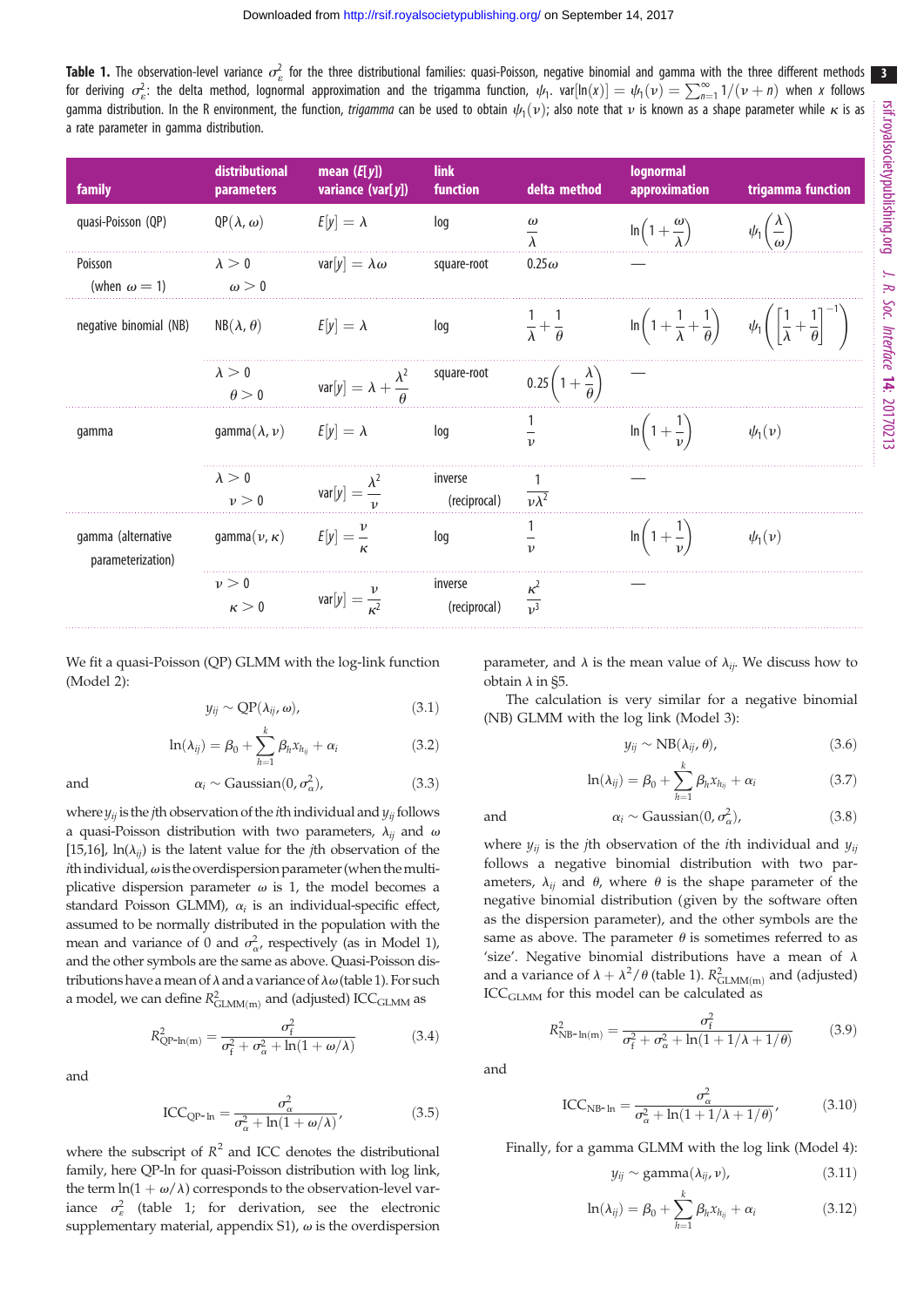and 
$$
\alpha_i \sim \text{Gaussian}(0, \sigma_\alpha^2),
$$
 (3.13)

where  $\psi_{ii}$  is the *j*th observation of the *i*th individual and  $\psi_{ii}$  follows a gamma distribution with two parameters,  $\lambda_{ij}$  and  $\nu$ , where  $\nu$  is the shape parameter of the gamma distribution (sometimes statistical programmes report  $1/\nu$  instead of  $\nu$ ; also note that the gamma distribution can be parametrized in alternative ways, [table 1\)](#page-2-0). Gamma distributions have a mean of  $\lambda$  and a variance of  $\lambda^2/\nu$  [\(table 1\)](#page-2-0).  $R^2_{\text{GLMM}(m)}$  and (adjusted)  $ICC_{GLMM}$  can be calculated as

$$
R_{\text{gamma-in(m)}}^2 = \frac{\sigma_{\text{f}}^2}{\sigma_{\text{f}}^2 + \sigma_{\alpha}^2 + \ln(1 + 1/\nu)}
$$
(3.14)

and

$$
\text{ICC}_{\text{gamma-h}} = \frac{\sigma_{\alpha}^2}{\sigma_{\alpha}^2 + \ln(1 + 1/\nu)}.
$$
 (3.15)

# 4. Obtaining the observation-level variance by the 'first' delta method

For overdispersed Poisson, negative binomial and gamma GLMMs with log link, the observation-level variance  $\sigma_{\varepsilon}^2$  can be obtained via the variance of the lognormal distribution (electronic supplementary material, appendix S1). This is the approach that has led to the terms presented above. There are two more alternative methods to obtain the same target: the delta method and the trigamma function. The two alternatives have different advantages and we will therefore discuss them in some detail in the following.

The delta method for variance approximation uses a firstorder Taylor series expansion, which is often employed to approximate the standard error (error variance) for transformations (or functions) of a variable  $x$  when the (error) variance of  $x$  itself is known (see [\[18](#page-9-0)]; for an accessible reference for biologists, [\[19](#page-9-0)]). The delta method for variance approximation can be written as

$$
\text{var}[f(x)] \approx \text{var}[x] \left(\frac{d}{dx} f(x)\right)^2,\tag{4.1}
$$

where  $x$  is a random variable (typically represented by observations), f represents a function (e.g. log or square-root), var denotes variance and  $d/dx$  is a (first) derivative with respect to variable x. Taking derivatives of any function can be easily done using the R environment (examples can be found in the electronic supplementary material, appendices). It is the delta method that Foulley et al. [\[20](#page-9-0)] used to derive the distribution-specific variance  $\sigma_d^2$  for Poisson GLMMs as  $1/\lambda$ (see also [[21\]](#page-9-0)). Given that  $var[y] = \lambda$  in the case of Poisson distributions and  $d ln(\lambda)/dx = 1/\lambda$ , it follows that  $var[ln(y)] \approx \lambda(1/\lambda)^2 = 1/\lambda$  (note that for Poisson distributions without overdispersion,  $\sigma_d^2$  is equal to  $\sigma_{\varepsilon}^2$  because  $\sigma_{\varepsilon}^2 = 0$ ).

One clear advantage of the delta method is its flexibility. We can easily obtain the observation-level variance  $\sigma_{\varepsilon}^2$  for all kinds of distributions/link functions. For example, by using the delta method, it is straightforward to obtain  $\sigma_{e}^{2}$  for the Tweedie distribution, which has been used to model non-negative real numbers in ecology (e.g. [\[22,23\]](#page-9-0)). For the Tweedie distribution, the variance on the observed scale has the relationship  $var[y] = \varphi \mu^{y}$ , where  $\mu$  is the mean on the observed scale and  $\varphi$  is the dispersion parameter, comparable to  $\lambda$  and  $\omega$  in equation (3.1), and  $p$  is a positive constant called an index parameter. Therefore, when used with the log-link function,  $\sigma_{\varepsilon}^2$  can be approximated by  $\varphi\mu^{(p-2)}$  according to equation (4.1). The lognormal approximation  $ln(1 + \varphi \mu^{(p-2)})$  is also possible (see the electronic supplementary material, appendix S1; [table 1](#page-2-0)).

The use of the trigamma function  $\psi_1$  is limited to distributions with log link, but it is considered to provide the most accurate estimate of the observation-level variance  $\sigma_{\varepsilon}^2$  in those cases. This is because the variance of a gamma-distributed variable on the log scale is equal to  $\psi_1(\nu)$ , where  $\nu$  is the shape parameter of the gamma distribution [\[24\]](#page-9-0) and hence  $\sigma_{\varepsilon}^2$  is  $\psi_1(\nu)$ . At the level of the statistical parameters [\(table 1;](#page-2-0) on the 'expected data' scale; sensu [\[25](#page-9-0)]; see their fig. 1), both Poisson and negative binomial distributions can be seen as special cases of gamma distributions, and  $\sigma_{\varepsilon}^2$  can be obtained using the trigamma function [\(table 1\)](#page-2-0). For example,  $\sigma_{\varepsilon}^2$  for the Poisson distribution is  $\psi_1(\lambda)$  (note that  $\sigma_{\varepsilon}^2 = \sigma_{\rm d}^2$ ). As shown in the electronic supplementary material, appendix S2,  $ln(1 + 1/\lambda)$ (lognormal approximation),  $1/\lambda$  (delta method approximation) and  $\psi_1(\lambda)$  (trigamma function) give similar results when  $\lambda$  is greater than 2. Our recommendation is to use the trigamma function for obtaining  $\sigma_{\varepsilon}^2$  whenever this is possible.

The trigamma function has been previously used to obtain observation-level variance in calculations of heritability (which can be seen as a type of ICC although in a strict sense, it is not; see [\[25](#page-9-0)]) using negative binomial GLMMs ([[24,](#page-9-0)[26\]](#page-10-0); cf. [[25\]](#page-9-0)). [Table 1](#page-2-0) summarizes observation-level variance  $\sigma_{\varepsilon}^2$  for overdispersed Poisson, negative binomial and gamma distributions for commonly used link functions.

#### 5. How to estimate  $\lambda$  from data

For some calculations, we require an estimate of the global expected value  $\lambda$ . Imagine a Poisson GLMM with log link and additive overdispersion fitted as an OLRE (Model 5):

$$
y_{ij} \sim \text{Poisson}(\lambda_{ij}), \qquad (5.1)
$$

$$
\ln(\lambda_{ij}) = \beta_0 + \sum_{h=1}^p \beta_h x_{h_{ij}} + \alpha_i + e_{ij}, \qquad (5.2)
$$

 $\alpha_i \sim \text{Gaussian}(0, \sigma_c^2)$  $(5.3)$ 

and 
$$
e_{ij} \sim \text{Gaussian}(0, \sigma_e^2),
$$
 (5.4)

where  $y_{ij}$  is the jth observation of the *i*th individual, and follows a Poisson distribution with the parameter  $\lambda_{ii}$ ,  $e_{ii}$  is an additive overdispersion term for jth observation of the ith individual, and the other symbols are the same as above. Poisson distributions have a mean of  $\lambda$  and a variance of  $\lambda$ (cf. [table 1\)](#page-2-0). Using the lognormal approximation  $R^2_{\text{GLMM(m)}}$ and (adjusted) ICC<sub>GLMM</sub> can be calculated as

$$
R_{\rm P\text{-}ln(m)}^2 = \frac{\sigma_{\rm f}^2}{\sigma_{\rm f}^2 + \sigma_{\alpha}^2 + \sigma_{\rm e}^2 + \ln(1 + 1/\lambda)}
$$
(5.5)

and

$$
ICC_{P-h} = \frac{\sigma_{\alpha}^2}{\sigma_{\alpha}^2 + \sigma_{e}^2 + \ln(1 + 1/\lambda)},
$$
\n(5.6)

where, as mentioned above, the term  $\ln(1 + 1/\lambda)$  is  $\sigma_{\varepsilon}^2$  (or  $\sigma_{\rm d}^2$ ) for Poisson distributions with the log link ([table 1](#page-2-0)).

In our earlier papers, we proposed to use the exponential of the intercept,  $exp(\beta_0)$  (from the intercept-only model) as an estimator of  $\lambda$  [\[2,3](#page-9-0)]; note that  $exp(\beta_0)$  from models with any fixed effects will often be different from  $exp(\beta_0)$  from the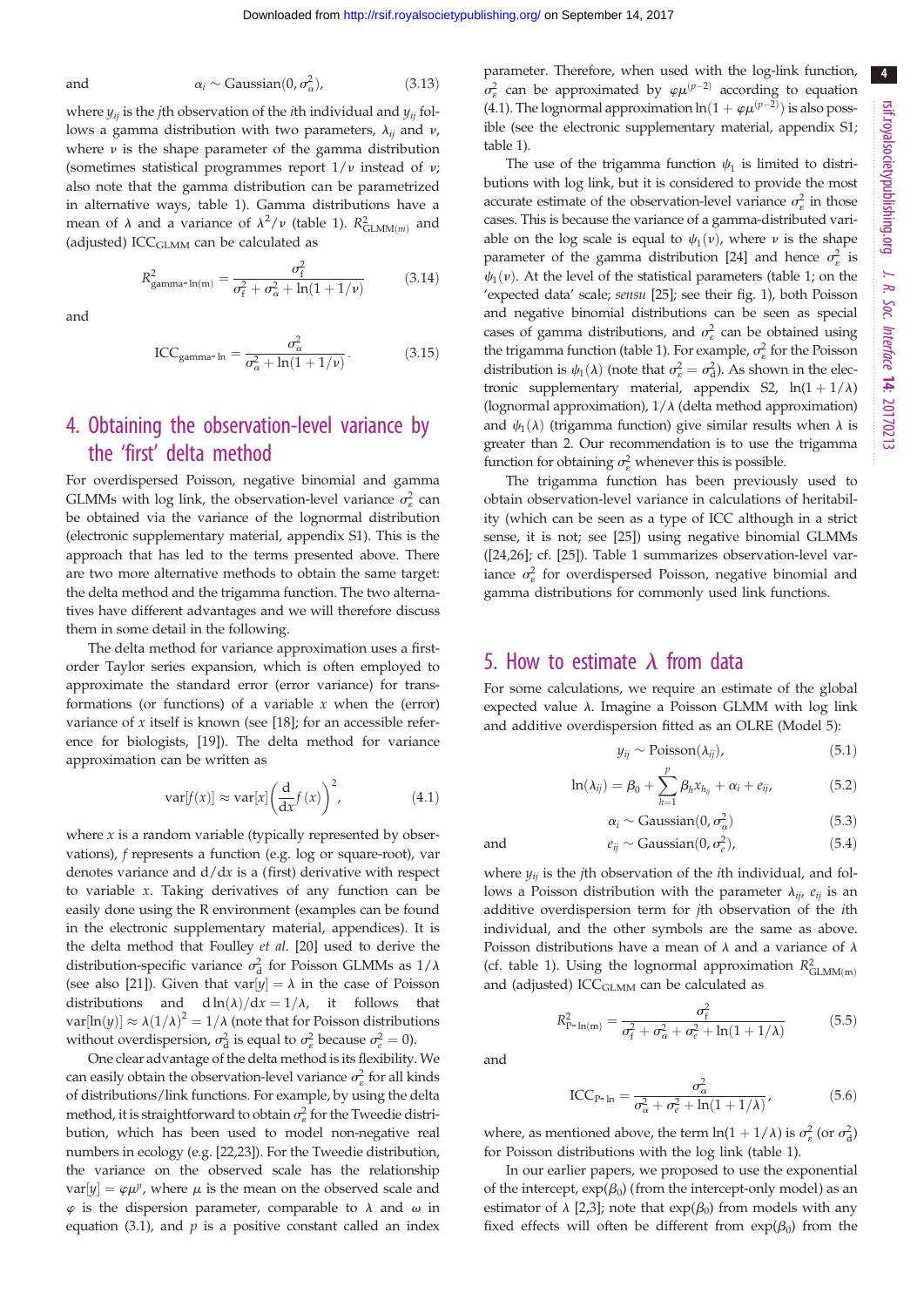intercept-only model. We also suggested that it is possible to use the mean of observed values  $y_{ij}$ . Unfortunately, these two recommendations are often inconsistent with each other. This is because, given Model 5 (and all the models in the previous section), the following relationships hold:

$$
\exp(\beta_0) \le E[\lambda_{ij}],\tag{5.7}
$$

$$
E[\lambda_{ij}] = \exp(\beta_0 + 0.5\sigma_\tau^2)
$$
\n(5.8)

and 
$$
E[y_{ij}] = E[\lambda_{ij}], \qquad (5.9)
$$

where E represents the expected value (i.e. mean) on the observed scale,  $\beta_0$  is the mean value on the latent scale (i.e.  $\beta_0$  from the intercept-only model),  $\sigma_{\tau}^2$  is the total variance on the latent scale (e.g.  $\sigma_{\alpha}^2 + \sigma_{e}^2$  in Models 1 and 5, and  $\sigma_{\alpha}^2$  in Models 2–4 [\[2\]](#page-9-0); see also [[27\]](#page-10-0)). In fact,  $\exp(\beta_0)$  gives the median value of  $y_{ii}$  rather than the mean of  $y_{ii}$ , assuming a Poisson distribution. Thus, the use of  $exp(\beta_0)$  will often overestimate  $\sigma_{d'}^2$ , providing smaller estimates of  $R^2$  and ICC, compared to when using averaged  $y_{ij}$  (which is usually a better estimate of  $E[y_{ij}]$ ). Quantitative differences between the two approaches may often be negligible, but when  $\lambda$  is small, the difference can be substantial so the choice of the method needs to be reported for reproducibility (electronic supplementary material, appendix S2). Our new recommendation is to obtain  $\lambda$  via equation (5.8), which is the Poisson parameter averaged across cluster-level parameters  $(\lambda_i)$  for each individual in our example; [\[17,20](#page-9-0)[,28\]](#page-10-0)). Thus, obtaining  $\lambda$  via equation (5.8) will be more accurate than estimating  $\lambda$  by calculating the average of observed values although these two methods will give very similar or identical values when sampling is balanced (i.e. observations are equally distributed across individuals and covariates). This recommendation for obtaining  $\lambda$  also applies to negative binomial GLMMs [\(table 1](#page-2-0)).

## 6. Jensen's inequality and the 'second' delta method

A general form of equation (5.7) is known as Jensen's inequality,  $g(\bar{x}) \leq g(x)$ , where g is a convex function. Hence, the transformation of the mean value is equal to or larger than the mean of transformed values (the opposite is true for a concave function; that is,  $g(\bar{x}) \geq g(x)$ ; [\[29](#page-10-0)]). In fact, whenever the function is not strictly linear, simple application of the inverse link function (or back-transformation) cannot be used to translate the mean on the latent scale into the mean value on the observed scale. This inequality has important implications for the interpretation of results from GLMMs, and also generalized linear models GLMs and linear models with transformed response variables.

Although log-link GLMMs (e.g. Model 5) have an analytical solution, equation (5.8), this is not usually the case. Therefore, converting the latent scale values into observationscale values requires simulation using the inverse link function. However, the delta method for bias correction can be used as a general approximation to account for Jensen's inequality when using link functions or transformations. This application of the delta method uses a second-order Taylor series expansion [\[18](#page-9-0)[,30](#page-10-0)]. A simple case of the delta method for bias correction can be written as

$$
E[f(x)] \approx f(x) + 0.5\sigma_{\tau}^{2} \frac{d^{2}}{dx^{2}} f(x),
$$
 (6.1)

where  $d^2/dx^2$  is a second derivative with respect to the variable  $x$  and the other symbols are as in equations (4.1) and (5.8). By using this bias correction delta method (with  $d^2 \exp(x)/dx^2 = \exp(x)$ , we can approximate equation (5.8) using the same symbols as in equations  $(5.7)$ – $(5.9)$ :

$$
E[\lambda_{ij}] = E[\exp(\beta_0)] \approx \exp(\beta_0) + 0.5\sigma_\tau^2 \exp(\beta_0). \tag{6.2}
$$

The comparison between equation (5.8) (exact) and equation (6.2) (approximate) is shown in the electronic supplementary material, appendix S3. The approximation is most useful when the exact formula is not available as in the case of a binomial GLMM with logit link (Model 6):

$$
y_{ij} \sim \text{binomial}(n_{ij}, p_{ij}), \qquad (6.3)
$$

$$
logit(p_{ij}) = \beta_0 + \sum_{h=1}^k \beta_h x_{h_{ij}} + \alpha_i + e_{ij}, \qquad (6.4)
$$

$$
\alpha_i \sim \text{Gaussian}(0, \sigma_\alpha^2) \tag{6.5}
$$

and  $e_{ij} \sim$  Gaussian $(0, \sigma_e^2)$  $(6.6)$ 

where  $y_{ij}$  is the number of 'success' in  $n_{ij}$  trials by the *i*th individual at the *j*th occasion (for binary data,  $n_{ii}$  is always 1),  $p_{ii}$ is the underlying probability of success, and the other symbols are the same as above. Binomial distributions have a mean of *np* and a variance of  $np(1 - p)$  [\(table 2\)](#page-5-0).

To obtain corresponding values between the latent scale and data (observation) scale, we need to account for Jensen's inequality. The logit function used in binomial GLMMs combines of concave and convex sections, which the delta method deals with efficiently. The overall intercept,  $\beta_0$  on the latent scale could therefore be transformed not with the inverse (anti) logit function  $(logit^{-1}(x) = exp(x)/(1 + exp(x)))$ , but with the bias-corrected delta method approximation. Given that  $d^2$ logit<sup>-1</sup>(x)/ $dx^2 = \exp(x)(1 - \exp(x))/(1 + \exp(x))^3$  in the case of the binomial GLMM with the logit-link function, the approximation can be written as (when  $n = 1$ )

$$
E[y_{ij}] = E[\text{logit}^{-1}(\beta_0)]
$$
  
\n
$$
\approx \frac{\exp(\beta_0)}{1 + \exp(\beta_0)} + 0.5\sigma_\tau^2 \frac{\exp(\beta_0)(1 - \exp(\beta_0))}{(1 + \exp(\beta_0))^3}.
$$
 (6.7)

We can replace  $\beta_0$  with any value obtained from the fixed part of the model (i.e.  $\beta_0 + \sum \beta_h x_{h_i}$ ). McCulloch *et al.* [[31\]](#page-10-0) provide another approximation formula, which, by using our notation, can be written as

$$
E[y_{ij}] \approx \logit^{-1}\left(\beta_0 - 0.5\sigma_{\tau}^2 \tanh\left(\frac{\beta_0(1 + 2\exp(-0.5\sigma_{\tau}^2))}{6}\right)\right).
$$
\n(6.8)

Yet, another approximation proposed by Zeger et al. [[32\]](#page-10-0) can be written as

$$
E[y_{ij}] \approx \text{logit}^{-1} \left( \beta_0 \left[ \sqrt{1 + \left( \frac{16\sqrt{3}}{15\pi} \right)^2 \sigma_{\tau}^2} \right]^{-1} \right). \tag{6.9}
$$

This approximation, equation (6.9), uses the exact solution for the inverse probit function, which can be written for a model like Model 6 but using the probit link: i.e. probit  $(p_{ij}) = \beta_0 + \sum_{h=1}^k \beta_h x_{h_{ij}} + \alpha_i + e_{ij}$  in place of equation (6.4):

$$
E[y_{ij}] = probit^{-1}\left(\beta_0\sqrt{1+\sigma_\tau^2}^{-1}\right).
$$
 (6.10)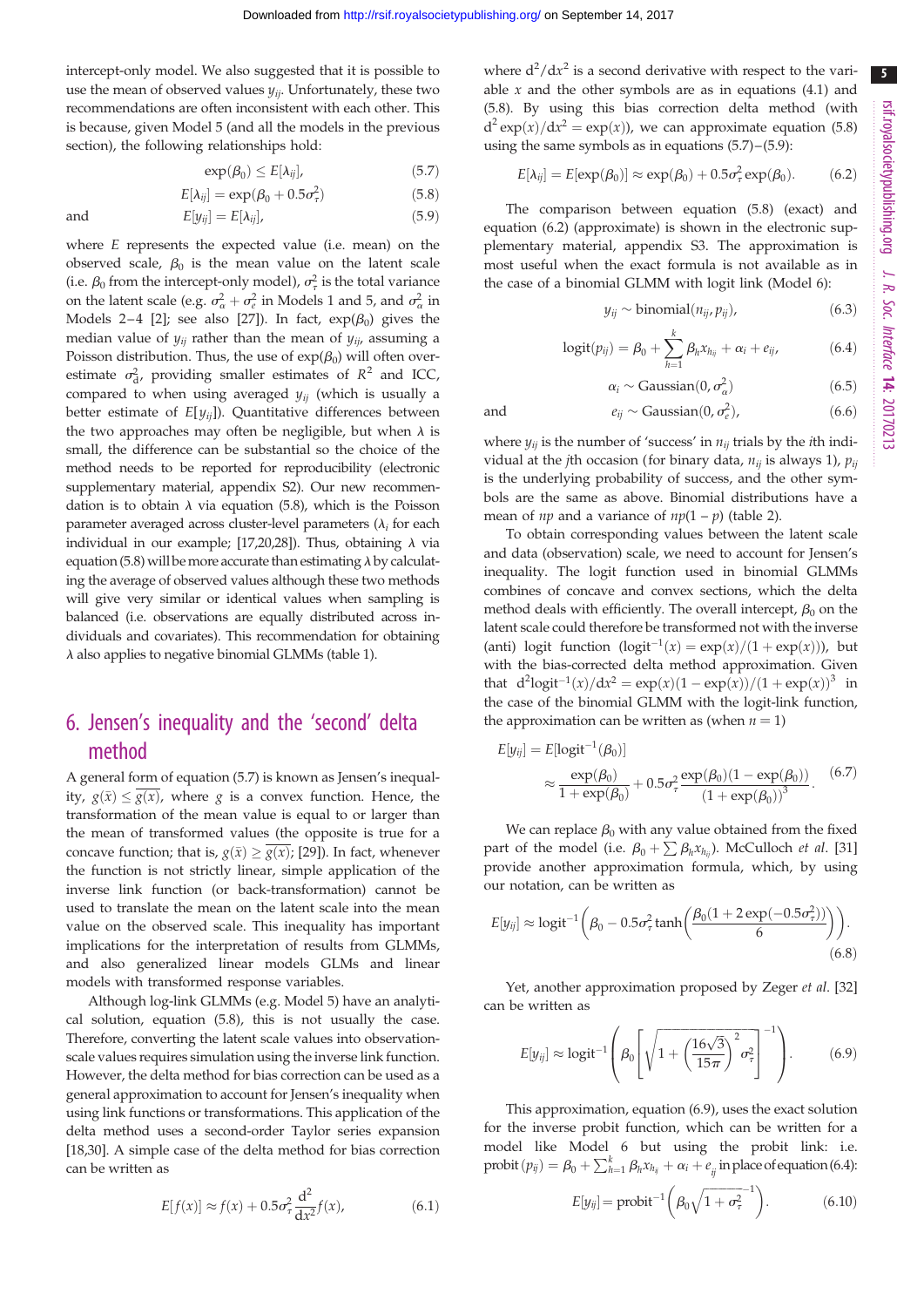<span id="page-5-0"></span>

| family                            | distributional parameters,<br>mean and variance                    | link name                               | link function                         | theoretical (distribution-specific)<br>variance         | observation-level variance (min. values<br>and corresponding $p$ given $n=1$ $ $                 |
|-----------------------------------|--------------------------------------------------------------------|-----------------------------------------|---------------------------------------|---------------------------------------------------------|--------------------------------------------------------------------------------------------------|
| (Bernoulli; $n = 1$ )<br>binomial | $n \geq 1$ (integers)<br>0 < p < 1<br>binomial $(n, p)$            | logit                                   | $\ln\left(\frac{\rho}{1-\rho}\right)$ | (logistic distribution)<br>$\frac{1}{3} \approx 3.29$   | (min = 4; $p = 0.5$ )<br>$\frac{1}{2}$ (d – 1)                                                   |
|                                   | var[ $y/n$ ] = $p(1 - p)/n$<br>var[y] = $np(1 - p)$<br>$E[y] = np$ | $(\Phi(\mathcal{P}))$<br>probit         | $\sqrt{2erf^{-1}(2P - 1)}$            | (standard normal distribution)                          | $2\pi n^{-1}p(1-p)(\exp{[\text{erf}^{-1}(2p-1)]^2})^2$<br>(min $\sim 1.57$ ; $p = 0.5$ )         |
|                                   |                                                                    | $-\log$<br>(complimentary log<br>poloop | $ln(-ln(1 - p))$                      | $\frac{\pi^2}{6} \approx 1.65$<br>(Gumbel distribution) | (min $\sim 1.54$ ; $p \sim 0.8$ ;<br>$(\ln(1-p))^2(1-p)$<br>$\sim$ 2.08; $p = 0.5$ )<br>$\theta$ |

A comparison among equations  $(6.7)$  – $(6.9)$  is also shown in electronic supplementary material, appendix S3 (it turns out equation (6.8) gives the best approximation). Simulation will give the most accurate conversions when no exact solutions are available. The use of the delta method for bias correction accounting for Jensen's inequality is a very general and versatile approach that is applicable for any distribution with any link function (see the electronic supplementary material, appendix S3) and can save computation time. We note that the accuracy of the delta method (both variance approximation and bias correction) depends on the form of the function  $f$ , the

## 7. Special considerations for binomial GLMMs

conditions for and limitation of the delta method are

described by Oehlert [[30](#page-10-0)].

The observation-level variance  $\sigma_{\varepsilon}^2$  can be thought of as being added to the latent scale on which other variance components are also estimated in a GLMM (equations (3.2), (3.7), (3.12), (5.2) and (6.4) for Models 2–6). As the proposed  $R^2_{\text{GLMM}}$  and ICCGLMM are ratios between variance components and their sums, we can show using the delta method that  $R_{\text{GLMM}}^2$  and ICC<sub>GLMM</sub> calculated via  $\sigma_{\varepsilon}^2$  approximate to those of  $R^2$  and ICC on the observation (original) scale (shown in the electronic supplementary material, appendix S4). In some cases, there exist specific formulae for ICC on the observation scale [[2](#page-9-0)]. In the past, we distinguished between ICC on the latent scale and on the observation scale [\[2\]](#page-9-0). Such a distinction turns out to be strictly appropriate only for binomial distributions but not for Poisson distributions (and probably also not for other non-Gaussian distributions). This is because the property of what we have called the distribution-specific variance  $\sigma_d^2$  for binomial distributions (e.g.  $\pi^2/3$  for binomial error distribution with the logit-link function) is quite different from what we have discussed as the observation-level variance  $\sigma_{\varepsilon}^2$  although these two types of variance are related conceptually (i.e. both represents variance due to non-Gaussian distributions with specific link functions). Let us explain this further.

A binomial distribution with a mean of  $p$  (the proportion of successes) has a variance of  $p(1-p)/n$  (the variance for the number of successes is  $np(1 - p)$ ; table 2). We find that the observation-level variance is  $1/(np(1-p))$  using the delta method on the logit-link function (table 2). This observationlevel variance  $1/(np(1-p))$ , or  $1/(p(1-p))$  for binary data, is clearly different from the distribution-specific variance  $\pi^2/3$ . As with the observation-level variance for the log-Poisson model (which is  $1/\lambda$  and changes with  $\lambda$ ; note that we would have called  $1/\lambda$  the distribution-specific variance; [[2,3\]](#page-9-0)), the observation-level variance of the binomial distribution changes as  $p$  changes (see electronic supplementary material, appendix S5), suggesting these two observation-level variances  $(1/\lambda$  and  $1/(np(1-p))$  are analogous while the distributionspecific variance  $\pi^2/3$  is not. Further, the minimum value of  $1/(p(1-p))$  is 4, which is larger than  $\pi^2/3 \approx 3.29$ , meaning that the use of  $1/p(1-p)$  in  $R^2$  and ICC for binary data will always produce larger values than those using  $\pi^2/3$ . Consequently, Browne et al. [[14\]](#page-9-0) showed that ICC values (or variance partition coefficients, VPCs) estimated using  $\pi^2/3$ were higher than corresponding ICC values on the observation (original) scale using logistic-binomial GLMMs (see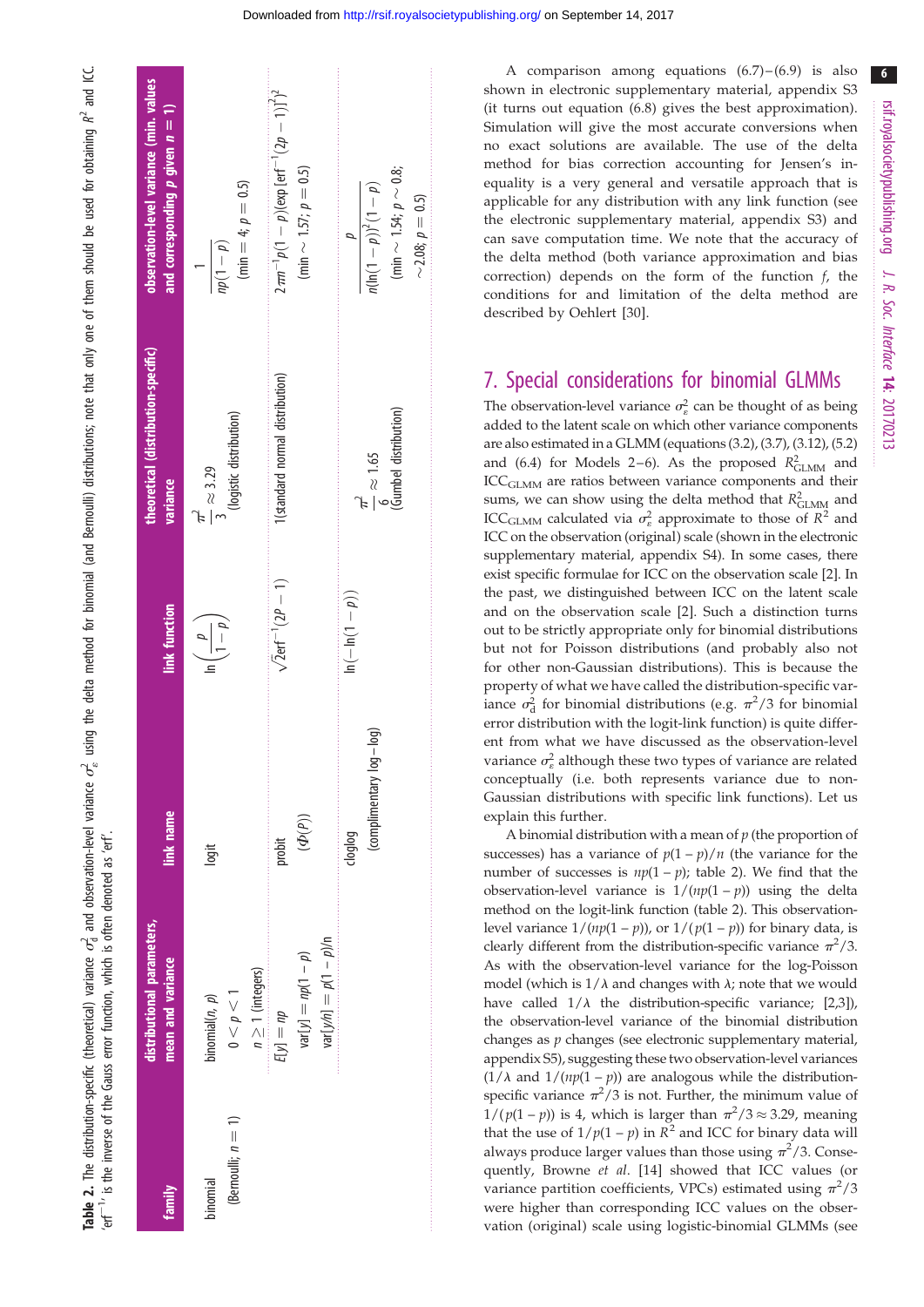<span id="page-6-0"></span>

Figure 1. A schematic of how hypothetical datasets are obtained (see the main text for details).

also [\[33](#page-10-0)]). Note that they only considered binary data, i.e.  $1/(np(1-p))$ , where  $n = 1$ , because all proportion data can be rearranged as binary responses with a grouping/ clustering factor.

Then, what is  $\pi^2/3$ ? Three common link functions in binomial GLMMs (logit, probit and complementary loglog) all have corresponding distributions on the latent scale: the logistic distribution, standard normal distribution and Gumbel distribution, respectively. Each of these distributions has a theoretical variance, namely,  $\pi^2/3$ , 1 and  $\pi^2/6$ , respectively, which we previous referred to as distribution-specific variances [\[2,3\]](#page-9-0) [\(table 2](#page-5-0)). As far as we are aware, these theoretical variances only exist for binomial distributions. The meaning of  $1/(np(1-p))$ , which is the variance on the latent scale that approximates to the variance due to binomial distributions on the observation scale is distinct from the meaning of  $\pi^2/3$ , which is the variance of the latent distribution (i.e. the logistic distribution with the scale parameter being 1). The use of the theoretical variance will almost always provide different values of  $R^2_{\text{GLMM}}$  and ICC<sub>GLMM</sub> from those using the observation-level obtained via the delta method (see the electronic supplementary material, appendix S5). This is because the use of  $\pi^2/3$  implicitly assumes all datasets have the same observation-level variance regardless of mean proportion  $(p)$  given the same number of trials  $(n)$ . Therefore, we need distinguishing these theoretical variances from the observation-level variance.  $R^2$  and ICC values using the theoretical distribution-specific variance might be rightly called the latent (link) scale (sensu [\[2\]](#page-9-0)) whereas, as mentioned above,  $R^2$  and ICC values using the observation-level variance estimate the counterparts on the observation (original) scale (cf. [\[25](#page-9-0)]).

#### 8. Worked examples: revisiting the beetles

In the following, we present a worked example by expanding the beetle dataset that was generated for previous work [[3](#page-9-0)]. In brief, the dataset represents a hypothetical species of beetle that has the following life cycle: larvae hatch and grow in the soil until they pupate, and then adult beetles feed and mate on plants. Larvae are sampled from 12 different populations ('Population'; figure 1). Within each population, larvae are collected at two different microhabitats (Habitat): dry and wet areas as determined by soil moisture. Larvae are exposed to two different dietary treatments (Treatment): nutrient rich and control. The species is sexually dimorphic and can be easily sexed at the pupa stage (Sex). Male beetles have two different colour morphs: one dark and the other reddish brown ('Morph', labelled as A and B in figure 1). Sexed pupae are housed in standard containers until they mature (Container). Each container holds eight same-sex animals from a single population, but with a mix of individuals from the two habitats ( $N_{\text{[container]}} = 120$ ;  $N_{\text{[animal]}} = 960$ ).

We have data on five phenotypes, two of them sexlimited: (i) the number of eggs laid by each female after random mating which we had generated previously using Poisson distributions (with additive dispersion) and we revisit here for analysis with quasi-Poisson models (i.e. multiplicative dispersion), (ii) the incidence of endo-parasitic infections that we generated as being negative binomial distributed, (iii) body length of adult beetles which we had generated previously using Gaussian distributions and that we revisit here for analysis with gamma distributions, (iv) time to visit five predefined sectors of an arena (used as a measure of exploratory tendencies) that we generated as

7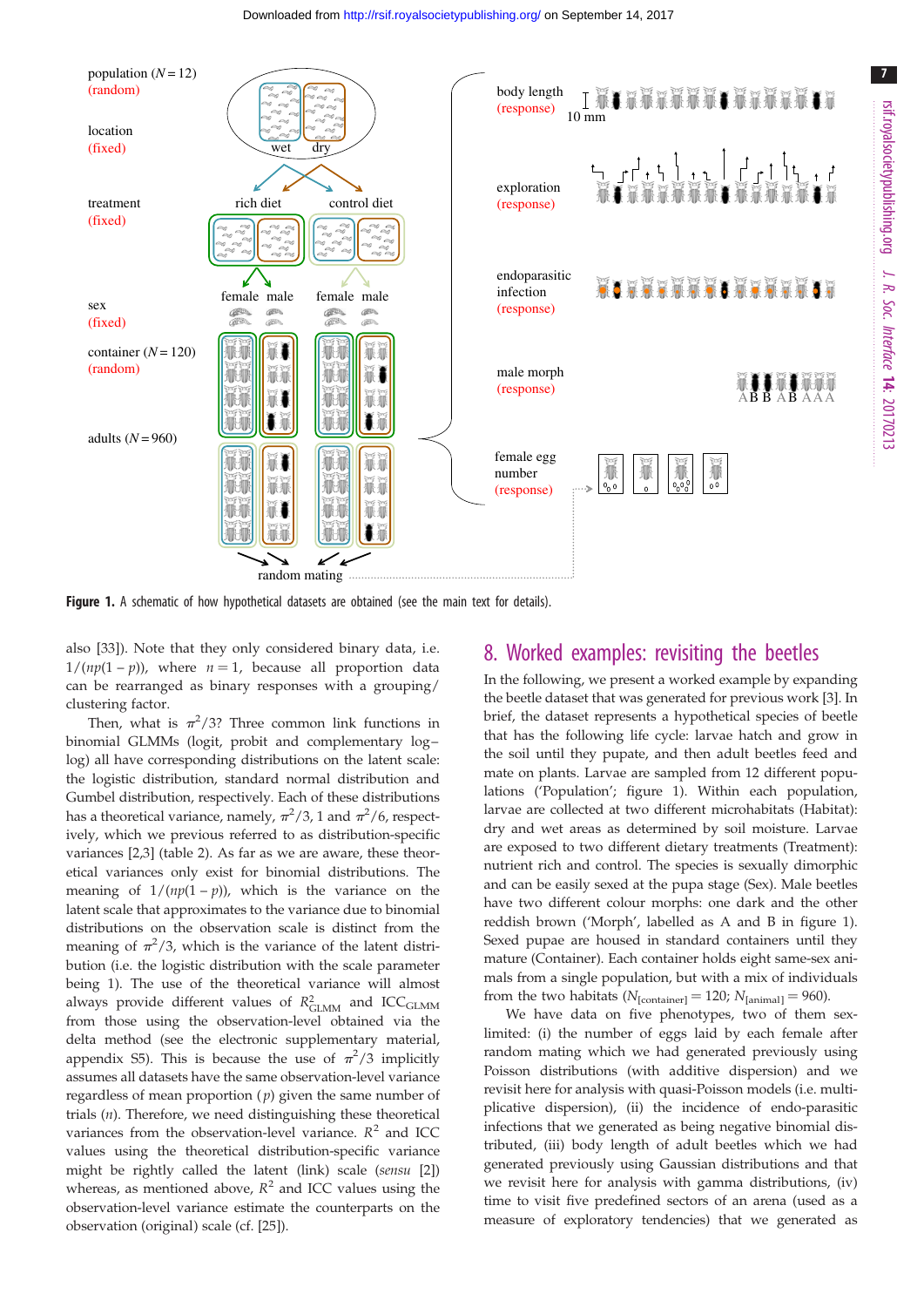| <b>Table 3.</b> Parameter settings of regression coefficients (b) and variance components ( $\sigma^2$ ) for five datasets: (1) fecundity, (2) endoparasite, (3) size, (4) |  |  |  |  |  |  |  |  |
|----------------------------------------------------------------------------------------------------------------------------------------------------------------------------|--|--|--|--|--|--|--|--|
| exploration and (5) morph; all parameters are set on the latent scale apart from the size data (see below).                                                                |  |  |  |  |  |  |  |  |

| response                                                                  | intercept<br>D) | <b>sex</b><br>(b) | treatment<br>(b) | habitat<br>(b) | <b>population</b><br>$\mathbf{c}^2$ | container<br>$(s^2)$ | overdispersion<br>$(s^2)$ |
|---------------------------------------------------------------------------|-----------------|-------------------|------------------|----------------|-------------------------------------|----------------------|---------------------------|
| fecundity: the number of eggs<br>per female                               | 1.1             |                   | 0.5              | 0.1            | 0.4                                 | 0.05                 | 0.1                       |
| parasite: the number of<br>endoparasites per individual                   | 1.8             |                   | $-0.8$           | 0.7            | 0.5                                 | 0.8                  |                           |
| size: the body length of an<br>individual <sup>a</sup>                    | 15              | $-3$              | 0.4              | 0.15           | 1.3                                 | 0.3                  | 1.2                       |
| exploration: the time taken<br>visiting five sectors for an<br>individual | $\sim$ 4        | $-1$              |                  | $-0.5$         | 0.2                                 | 0.2                  |                           |
| morph colour morph of a<br>male                                           | $-0.8$          |                   | 0.8              | 0.5            | 1.2                                 | 0.2                  |                           |

<sup>a</sup>Data for the six sets of models were simulated on the normal (Gaussian) scale but analysed assuming a gamma error structure with the log link so that estimations of these parameters will be on the log scale; note the overdispersion variance for this data is the residual variance.

being gamma distributed, and (v) the two male morphs, which was again generated with binomial distributions (for the details of parameter settings, table 3). We use this simulated dataset to estimate  $R_{\text{GLMM}}^2$  and ICC<sub>GLMM</sub>.

All data generation and analyses were conducted in R 3.3.1 [\[10](#page-9-0)]. We used functions to fit GLMMs from the three R packages: (i) the glmmadmb function from glmmADMB [\[34](#page-10-0)], (ii) the *glmmPQL* function from MASS [[35\]](#page-10-0), and (iii) the glmer and glmer.nb functions from lme4 [[36\]](#page-10-0). In [table 4](#page-8-0), we only report results from glmmadmb because this is the only function that can fit models with all relevant distributional families. All scripts and results are provided as an electronic supplementary material, appendix S6. In addition, electronic supplementary material, appendix S6 includes an example of a model using the Tweedie distribution, which was fitted by the cpglmm function from the cplm package [\[23](#page-9-0)]. Notably, our approach for  $R_{\text{GLMM}}^2$  is kindly being implemented in the rsquared function in the R package piecewiseSEM [\[37](#page-10-0)]. Another important note is that we often find less congruence in GLMM results from the different packages than those of LMMs. For example, GLMM using the gamma error structure with the log-link function (Size and Exploration models), glmmadmb and glmmPQL produced very similar results, while *glmer* gave larger  $R^2$  and ICC values than the former two functions (for more details, see electronic supplementary material, appendix S6; also see [\[38](#page-10-0)]). Thus, it is recommended to run GLMMs in more than one package to check robustness of the results although this may not always be possible.

In all the models, estimated regression coefficients and variance components are very much in agreement with what is expected from our parameter settings (compare table 3 with [table 4](#page-8-0); see also electronic supplementary material, appendix S6). When comparing the null and full models, which had 'sex' as a predictor, the magnitudes of the variance component for the container effect always decrease in the full models. This is because the variance due to sex is confounded with the container variance in the null model. As expected, (unadjusted) ICC values from the null models are usually smaller than adjusted ICC values from the full models because the observation-level variance (analogous to the residual variance) was smaller in the full models, implying that the denominator of, for example, equation (3.5) shrinks. However, the numerator also becomes smaller for ICC values for the container effect from the parasite, size and exploration models so that adjusted ICC values are not necessarily larger than unadjusted ICC values. Accordingly, adjusted ICC<sub>[container]</sub> is smaller in the parasite and size models but not in the exploration model. The last thing to note is that for the morph models (binomial mixed models), both  $R^2$  and ICC values are larger when using the distribution-specific variance rather than the observation-level variance, as discussed above ([table 4](#page-8-0); see also electronic supplementary material, appendix S4).

### 9. Alternatives and a cautionary note

Here we extend our simple methods for obtaining  $R_{\text{GLMM}}^2$ and ICCGLMM for Poisson and binomial GLMMs to other types of GLMMs such as negative binomial and gamma. We describe three different ways of obtaining the observationallevel variance and how to obtain the key rate parameter  $\lambda$  for Poisson and negative binomial distributions. We discuss important considerations which arise for estimating  $R_{\text{GLMM}}^2$ and ICC<sub>GLMM</sub> with binomial GLMMs. As we have shown, the merit of our approach is not only its ease of implementation, but also that our approach encourages researchers to pay more attention to variance components at different levels. Research papers in the field of ecology and evolution often report only regression coefficients but not variance components of GLMMs [\[3\]](#page-9-0).

We highlight two recent studies that provide alternatives to our approach. First, Jaeger et al. [[5](#page-9-0)] have proposed  $R^2$  for fixed effects in GLMMs, which they referred to as  $R_{\beta*}^2$  (an extension of an  $R^2$  for fixed effects in linear-mixed models or  $R^2_\beta$  by Edwards *et al.* [[39\]](#page-10-0)). They show that  $R^2_{\beta*}$  is a general form of our marginal  $R_{\text{GLMM}}^2$ ; in theory,  $R_{\beta*}^2$  can be used for any distribution (error structure) with any link function.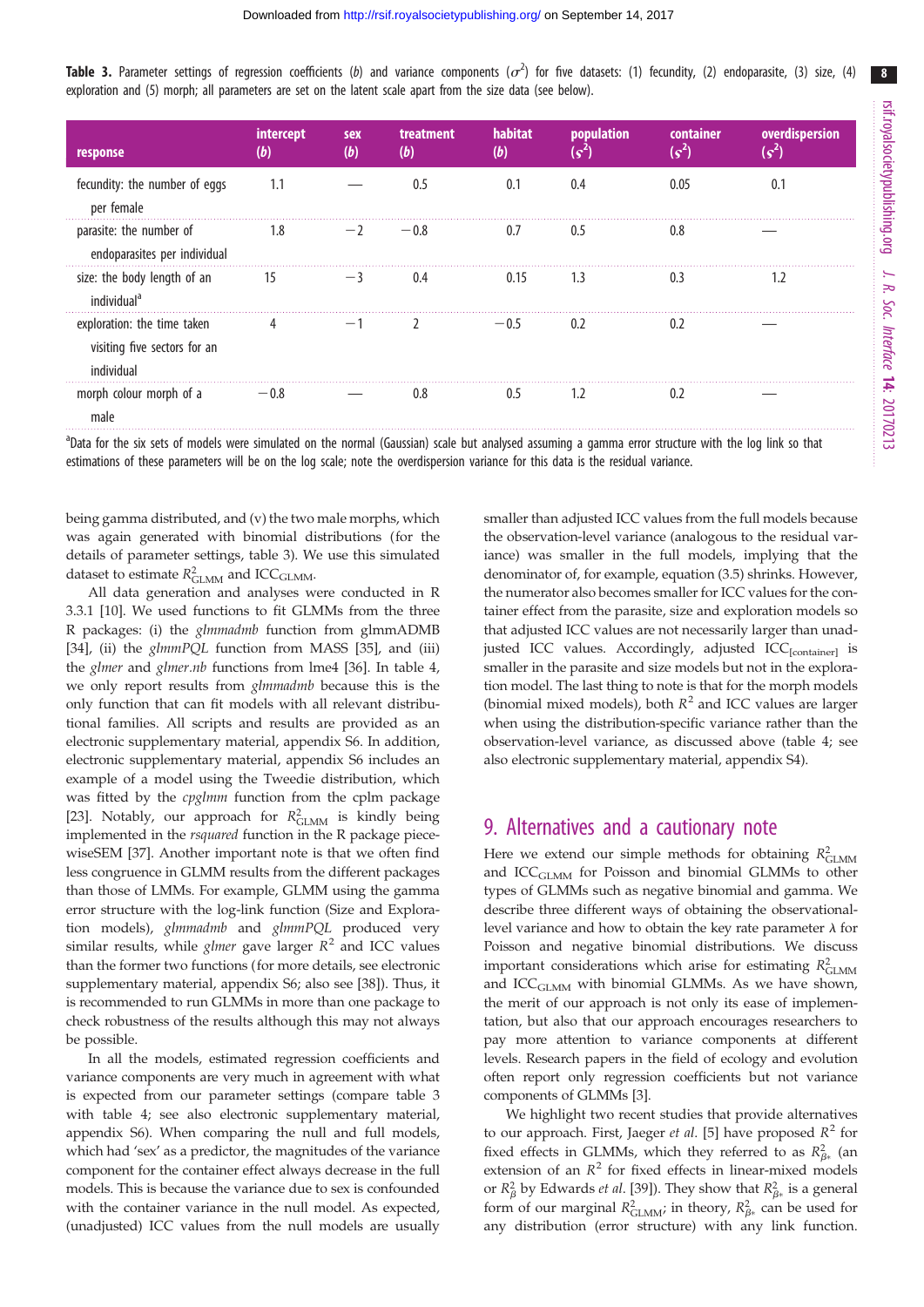<span id="page-8-0"></span>

| and regression slopes for nutrient manipulations on fecundity, endoparasite loads, body length, exploration levels and male morph types; | ifidence intervals) were calculated by the confint function in Ime4. The observation-level variance was obtained by using the trigammar             | on-specific variance were used; note that ones in brackets use the distribution-specific variance for R <sup>e</sup> and ICC. ICC <sub>lContainer</sub> is not a typical |                                                                                               |
|------------------------------------------------------------------------------------------------------------------------------------------|-----------------------------------------------------------------------------------------------------------------------------------------------------|--------------------------------------------------------------------------------------------------------------------------------------------------------------------------|-----------------------------------------------------------------------------------------------|
|                                                                                                                                          |                                                                                                                                                     |                                                                                                                                                                          |                                                                                               |
|                                                                                                                                          |                                                                                                                                                     |                                                                                                                                                                          |                                                                                               |
|                                                                                                                                          |                                                                                                                                                     |                                                                                                                                                                          |                                                                                               |
|                                                                                                                                          |                                                                                                                                                     |                                                                                                                                                                          |                                                                                               |
|                                                                                                                                          |                                                                                                                                                     |                                                                                                                                                                          |                                                                                               |
|                                                                                                                                          |                                                                                                                                                     |                                                                                                                                                                          |                                                                                               |
|                                                                                                                                          |                                                                                                                                                     |                                                                                                                                                                          |                                                                                               |
|                                                                                                                                          |                                                                                                                                                     |                                                                                                                                                                          |                                                                                               |
|                                                                                                                                          |                                                                                                                                                     |                                                                                                                                                                          |                                                                                               |
|                                                                                                                                          |                                                                                                                                                     |                                                                                                                                                                          |                                                                                               |
| lable 4. Mixed-effects model analysis of a simulated dataset estimating variance components                                              | $N_{\rm [conputation]}=12$ , $N_{\rm [conlained]}=120$ and $N_{\rm [animal]}=960$ ( $N_{\rm [male]}=N_{\rm [female]}=480$ ). $95\%$ ${\rm U}$ (cont | unction. In the Morph models, both the observation-level variance and (theoretical) distribution                                                                         | peatability' but the proportion of variance due to the container effect beyond the population |
|                                                                                                                                          |                                                                                                                                                     |                                                                                                                                                                          |                                                                                               |
|                                                                                                                                          |                                                                                                                                                     |                                                                                                                                                                          |                                                                                               |
|                                                                                                                                          |                                                                                                                                                     |                                                                                                                                                                          |                                                                                               |
|                                                                                                                                          |                                                                                                                                                     |                                                                                                                                                                          |                                                                                               |

|                            | quasi-Poisson mixed models<br>fecundity models (log-link) |               | parasite models (log-link)<br>negative binomial mixed | models                 | gamma mixed models<br>size models (log-link) |                  | exploration models (log-link)<br>gamma mixed models |                       | binomial (binary) mixed models<br>morph models (logit-link) |                  |
|----------------------------|-----------------------------------------------------------|---------------|-------------------------------------------------------|------------------------|----------------------------------------------|------------------|-----------------------------------------------------|-----------------------|-------------------------------------------------------------|------------------|
| model name                 | null model                                                | full model    | null model                                            | full model             | null model                                   | full model       | null model                                          | full model            | null model                                                  | full model       |
| fixed effects              | b [95% C]]                                                | b [95% C]]    | b [95% C]                                             | b [95% C]]             | b [95% C]                                    | b [95% C]]       | b [95% C]                                           | b [95% C]]            | b [95% C]                                                   | b [95% C]        |
| intercept                  | 1.630 [1.379,                                             | 1.261 [0.989, | 0.766 [0.330,                                         | 1.752 [1.282,          | 2.682 [2.616,                                | 2.737 [2.699,    | 4.752 [4.555,                                       | 4.056 [3.842,         | $-0.108$                                                    | $-0.740[-1.450,$ |
|                            | 1.882]                                                    | 1.532]        | 1.202]                                                | 2.223]                 | 2.689]                                       | 2.775]           | 4.949]                                              | 4.269]                | $[-0.718,$                                                  | $-0.030]$        |
|                            |                                                           |               |                                                       |                        |                                              |                  |                                                     |                       | 0.501]                                                      |                  |
| treatment (experiment)     |                                                           | 0.491 [0.391, |                                                       | $-0.768[-0.870,$       |                                              | 0.033 [0.023,    |                                                     | 2.007 [1.965,         |                                                             | 0.840 [0.422,    |
|                            |                                                           | 0.591]        |                                                       | $-0.667$               |                                              | 0.044]           |                                                     | 2.050]                |                                                             | 1.258]           |
| habitat (wet)              |                                                           | 0.152 [0.055, |                                                       | 0.700 [0.599,          | $\overline{\phantom{a}}$                     | $0.009$ [-0.001, |                                                     | $-0.560[-0.603]$      | $\overline{\phantom{a}}$                                    | 0.414 [0.002]    |
|                            |                                                           | 0.249]        |                                                       | 0.801]                 |                                              | $0.019$ ]        |                                                     | $-0.518$ ]            |                                                             | 0.826]           |
| sex (male)                 |                                                           |               |                                                       | $[-2.511,$<br>$-2.198$ |                                              | $-0.213[-0.230]$ |                                                     | $-1.105$ [ $-1.256$ , |                                                             |                  |
|                            |                                                           |               |                                                       | $-1.884$ ]             |                                              | $-0.196$ ]       |                                                     | $-0.955$ ]            |                                                             |                  |
| random effects             |                                                           |               | $\mathcal{C}$                                         |                        | $\sigma$                                     |                  |                                                     | $\frac{1}{6}$         |                                                             |                  |
| population                 | 0.178                                                     | 0.187         | 0.375                                                 | 0.541                  | 0.0026                                       | 0.0039           | 0.071                                               | 0.104                 | 1.002                                                       | 1.111            |
| container                  |                                                           | 0.059         | 1.976                                                 | 0.613                  | 0.0140                                       | 0.0014           | 0.364                                               | 0.163                 | 0.136                                                       | 0.186            |
| observation-level          | 0.477                                                     | 0.349         | 0.873                                                 | 0.397                  | 0.0069                                       | 0.0064           | 1.664                                               | 0.118                 | 4.010 (3.290)                                               | 4.010 (3.290)    |
| (distribution-specific)    |                                                           |               |                                                       |                        |                                              |                  |                                                     |                       |                                                             |                  |
| fixed factors              |                                                           | 0.066         |                                                       | 1.479                  |                                              | 0.0116           |                                                     | 1.393                 |                                                             | 0.220            |
| $R^2_{\text{GLMM(m)}}$ (%) | in the control                                            | 9.96          |                                                       | 48.50                  | Ì<br>ł                                       | 49.54            |                                                     | 78.34                 |                                                             | 3.98 (4.57)      |
| $R^2_{\text{GLMM}(c)}$ (%) |                                                           | 46.95         | ł                                                     | 86.33                  |                                              | 72.52            | for the control                                     | 93.34                 |                                                             | 27.46 (31.55)    |
| $ICC_{[Population]}$ (%)   | 25.33                                                     | 31.30         | $\frac{15}{11}$                                       | 34.44                  | 11.38                                        | 33.17            | 3.40                                                | 26.94                 | 19.48 (22.64;)                                              | 20.95 (24.23)    |
| $ICC_{[Constant]}$ (%)     | 5.94                                                      | 9.79          | 60.80                                                 | 39.02                  | 59.57                                        | 12.37            | 17.34                                               | 42.34                 | 2.64 (3.07;)                                                | 3.50 (4.05)      |
| <b>AIC</b>                 | 2498.8                                                    | 2412.3        | 4342.6                                                | 3920.5                 | 3379.9                                       | 3139.5           | 11223.8                                             | 9004.3                | 605.5                                                       | 589.6            |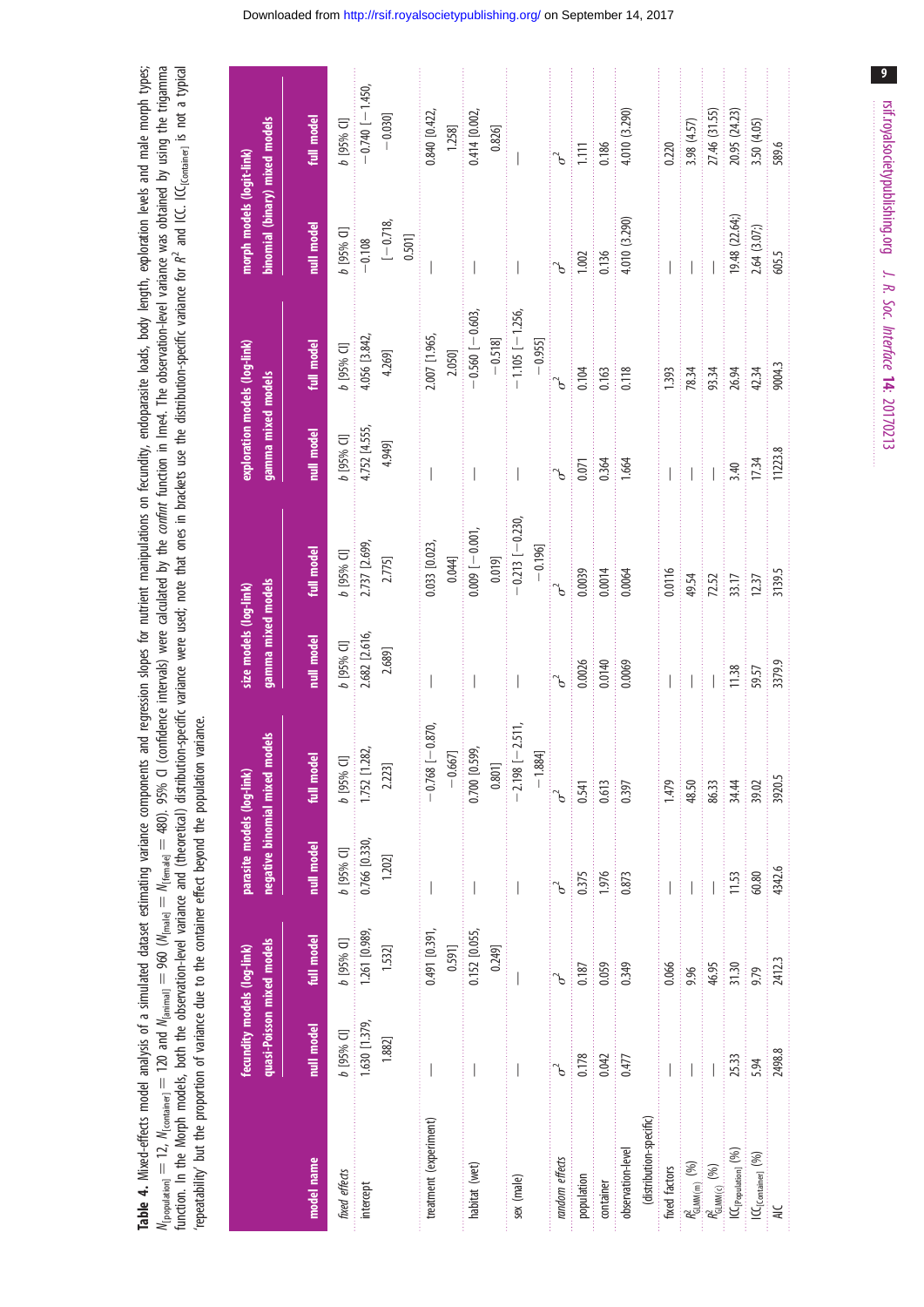<span id="page-9-0"></span>Jaeger and colleagues highlight that in the framework of  $\mathcal{R}^2_{\beta\ast}$ , they can easily obtain semi-partial  $R^2$ , which quantifies the relative importance of each predictor (fixed effect). As they demonstrate by simulation, their method potentially gives a very reliable tool for model selection. One current issue for this approach is that implementation does not seem as simple as our approach (see also [[40\]](#page-10-0)). We note that our  $R_{\text{GLMM}}^2$  framework could also provide semi-partial  $R^2$  via commonality analysis [\[41](#page-10-0)], because unique variance for each predictor in commonality analysis corresponds to semi-partial  $R^2$  [\[42](#page-10-0)].

Second, de Villemereuil et al. [25] have provided a framework with which one can estimate exact heritability using GLMMs at different scales (e.g. data and latent scales). Their method can be extended to obtain exact ICC values on the data (observation) scale, which is analogous to, but not the same as, our  $ICC_{GIMM}$  using the observation-level variance,  $\sigma_{\varepsilon}^2$  described above. Further, this method can, in theory, be extended to estimate  $R^2_{\text{GLMM}}$  on the data (observation) scale. One potential difficulty is that the method of de Villemereuil et al. [25] is exact but that a numerical method is used to solve relevant equations so one will require a software package (e.g. the QGglmm package). Relevantly, they have shown that heritability on the latent scale does not need  $\sigma_{\rm d}^2$  (distribution-specific) but only need  $\sigma_{\rm e}^2$  (overdispersion variance), which has interesting consequences in relation to our  $R_{\text{GLMM}}^2$  and ICC<sub>GLMM</sub> (we briefly describe

this possibility in the electronic supplementary material, appendix S7; see also [\[40](#page-10-0)]).

Finally, we finish by repeating what we said at the end of our original  $R^2$  paper [3]. Both  $R^2$  and ICC are indices that are likely to reflect only one or a few aspects of a model fit to the data and should not be used for gauging the quality of a model. We encourage biologists use  $R^2$  and ICC in conjunctions with other indices like information criteria (e.g. AIC, BIC and DIC), and more importantly, with model diagnostics such as checking for model assumptions, heteroscedasticity and sensitivity to outliers.

Data accessibility. No empirical data were used in this study and all simulated data and related scripts are provided as electronic supplementary material available online for this publication.

Authors' contributions. S.N. conceived ideas, and conducted analysis with discussions with H.S. All developed the ideas further, and contributed to writing and editing of the manuscript.

Competing interests. We declare we have no competing interests.

Funding. S.N. was supported by an Australian Research Council Future Fellowship (FT130100268). P.C.D.J. was supported by the UK BBSRC Zoonoses and Emerging Livestock Systems (ZELS) Initiative BB/ L018926/1. H.S. was supported by an Emmy Noether fellowship from the German Research Foundation (DFG; SCHI 1188/1-1).

Acknowledgements. We thank Losia Lagisz for help in making [figure 1.](#page-6-0) This work has been benefited from discussion with Jarrod Hadfield, Pierre de Villemereuil, Alistair Senior, Joel Pick and Dan Noble. We also thank an anonymous reviewer, whose comments have improved our manuscript.

## **References**

- 1. Lessells CM, Boag PT. 1987 Unrepeatable repeatabilities: a common mistake. Auk 104, 116– 121. ([doi:10.2307/4087240\)](http://dx.doi.org/10.2307/4087240)
- 2. Nakagawa S, Schielzeth H. 2010 Repeatability for Gaussian and non-Gaussian data: a practical guide for biologists. Biol. Rev. 85, 935 – 956. ([doi:10.1111/](http://dx.doi.org/10.1111/j.1469-185X.2010.00141.x) [j.1469-185X.2010.00141.x](http://dx.doi.org/10.1111/j.1469-185X.2010.00141.x))
- 3. Nakagawa S, Schielzeth H. 2013 A general and simple method for obtaining  $R^2$  from generalized linear mixed-effects models. Methods Ecol. Evol. 4, 133– 142. ([doi:10.1111/j.2041-210x.2012.00261.x\)](http://dx.doi.org/10.1111/j.2041-210x.2012.00261.x)
- 4. Johnson PC.D. 2014 Extension of Nakagawa & Schielzeth's  $R_{\text{GLMM}}^2$  to random slopes models. Methods Ecol. Evol. 5, 944–946. [\(doi:10.1111/2041-210x.12225\)](http://dx.doi.org/10.1111/2041-210x.12225)
- 5. Jaeger BC, Edwards LJ, Das K, Sen PK. 2017 An  $R^2$ statistic for fixed effects in the generalized linear mixed model. *J. Appl. Stat.* **44**, 1086 - 1105. [\(doi:10.1080/02664763.2016.1193725](http://dx.doi.org/10.1080/02664763.2016.1193725))
- 6. LaHuis DM, Hartman MJ, Hakoyama S, Clark PC. 2014 Explained variance measures for multilevel models. Organ Res. Methods 17, 433– 451. ([doi:10.](http://dx.doi.org/10.1177/1094428114541701) [1177/1094428114541701](http://dx.doi.org/10.1177/1094428114541701))
- 7. Bolker BM, Brooks ME, Clark CJ, Geange SW, Poulsen JR, Stevens MHH, White JSS. 2009 Generalized linear mixed models: a practical guide for ecology and evolution. Trends Ecol. Evol. 24, 127– 135. ([doi:10.1016/J.Tree.2008.10.008\)](http://dx.doi.org/10.1016/J.Tree.2008.10.008)
- 8. Bolker BM. 2008 Ecological models and data in R. Princeton, NJ: Princeton University Presss.
- 9. Ver Hoef JM, Boveng PL. 2007 Quasi-Poisson vs. negative binomial regression: how should we model

overdispersed count data? Ecology 88, 2766 - 2772. [\(doi:10.1890/07-0043.1](http://dx.doi.org/10.1890/07-0043.1))

- 10. R Development Core Team. 2016 R: a language and environment for statistical computing. Version 2.15.0 ed. Vienna, Austria: R Foundation for Statistical Computing.
- 11. Snijders T, Bosker R. 2011 Multilevel analysis: an introduction to basic and advanced multilevel modeling, 2nd edn. London, UK: Sage.
- 12. Harrison XA. 2014 Using observation-level random effects to model overdispersion in count data in ecology and evolution. Peerj 2, e616. [\(doi:10.7717/](http://dx.doi.org/10.7717/peerj.616) [peerj.616](http://dx.doi.org/10.7717/peerj.616))
- 13. Harrison XA. 2015 A comparison of observation-level random effect and Beta-Binomial models for modelling overdispersion in Binomial data in ecology & evolution. Peerj 3, e1114. [\(doi:10.7717/peerj.1114\)](http://dx.doi.org/10.7717/peerj.1114)
- 14. Browne WJ, Subramanian SV, Jones K, Goldstein H. 2005 Variance partitioning in multilevel logistic models that exhibit overdispersion. J. R. Stat. Soc. Stat. 168, 599-613. [\(doi:10.1111/j.1467-985X.](http://dx.doi.org/10.1111/j.1467-985X.2004.00365.x) [2004.00365.x\)](http://dx.doi.org/10.1111/j.1467-985X.2004.00365.x)
- 15. Efron B. 1986 Double exponential-families and their use in generalized linear-regression. J. Am. Stat. Assoc. 81, 709– 721. ([doi:10.2307/2289002](http://dx.doi.org/10.2307/2289002))
- 16. Gelfand AE, Dalal SR. 1990 A note on overdispersed exponential-families. Biometrika 77, 55 – 64. [\(doi:10.2307/2336049](http://dx.doi.org/10.2307/2336049))
- 17. Gelman A, Hill J. 2006 Data analysis using regression and multilevel/hierarchical models. Cambridge, UK: Cambridge University Press.
- 18. Ver Hoef JM. 2012 Who invented the delta method? Am. Stat. 66, 124-127. [\(doi:10.1080/00031305.](http://dx.doi.org/10.1080/00031305.2012.687494) [2012.687494](http://dx.doi.org/10.1080/00031305.2012.687494))
- 19. Powell LA. 2007 Approximating variance of demographic parameters using the delta method: a reference for avian biologists. Condor 109, 949–954. ([doi:10.1650/0010-5422\(2007\)109949:Avodpu\]2.0.](http://dx.doi.org/10.1650/0010-5422(2007)109949:Avodpu]2.0.Co;2)  $Co:2$
- 20. Foulley JL, Gianola D, Im S. 1987 Genetic evaluation of traits distributed as Poisson-binomial with reference to reproductive characters. Theor. Appl. Genet. 73, 870-877. [\(doi:10.1007/Bf00289392\)](http://dx.doi.org/10.1007/Bf00289392)
- 21. Gray BR, Burlew MM. 2007 Estimating trend precision and power to detect trends across grouped count data. Ecology 88, 2364 – 2372. [\(doi:10.1890/](http://dx.doi.org/10.1890/06-1714.1) [06-1714.1](http://dx.doi.org/10.1890/06-1714.1))
- 22. Foster SD, Bravington MV. 2013 A Poisson-Gamma model for analysis of ecological non-negative continuous data. Environ. Ecol. Stat. 20, 533 – 552. ([doi:10.1007/s10651-012-0233-0](http://dx.doi.org/10.1007/s10651-012-0233-0))
- 23. Zhang YW. 2013 Likelihood-based and Bayesian methods for Tweedie compound Poisson linear mixed models. Stat. Comput. 23, 743– 757. [\(doi:10.](http://dx.doi.org/10.1007/s11222-012-9343-7) [1007/s11222-012-9343-7](http://dx.doi.org/10.1007/s11222-012-9343-7))
- 24. Tempelman RJ, Gianola D. 1999 Genetic analysis of fertility in dairy cattle using negative binomial mixed models. J. Dairy Sci. 82, 1834– 1847. [\(doi:10.](http://dx.doi.org/10.3168/jds.S0022-0302(99)75415-9) [3168/jds.S0022-0302\(99\)75415-9\)](http://dx.doi.org/10.3168/jds.S0022-0302(99)75415-9)
- 25. de Villemereuil P, Schielzeth H, Nakagawa S, Morrissey M. 2016 General methods for evolutionary quantitative genetic inference from generalized